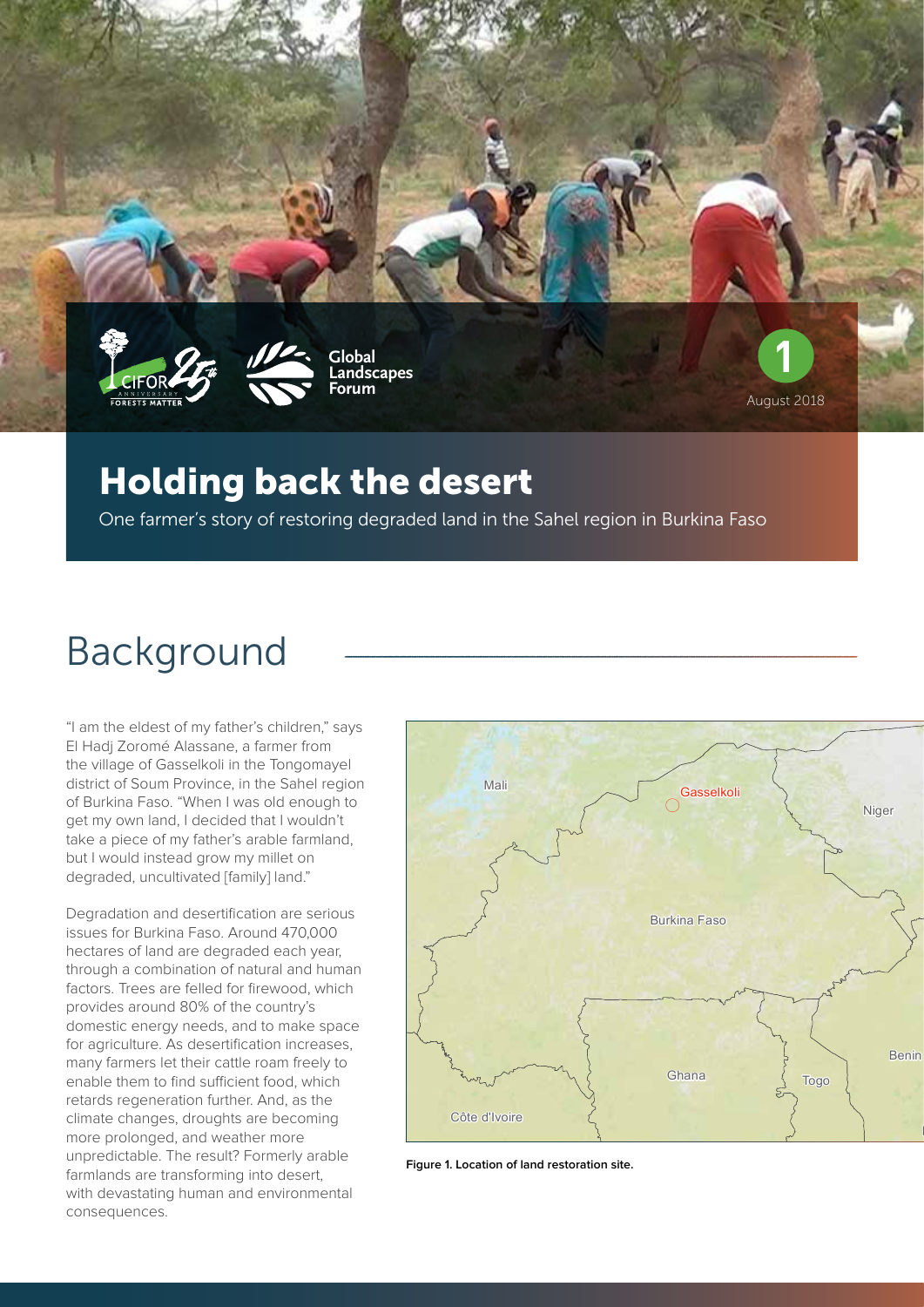## Taking action

Activists like Zoromé are working hard to turn things in the other direction, boosted by support from civil society and the government, which has committed to restore five million hectares of degraded and deforested land by 2030. In 1993, Zoromé's restoration work was kickstarted when "a white man came here and taught us how to construct stone bunds," he says. These bunds help to reduce the risks of run-off and erosion, and contribute to effective rainwater harvesting. Following the visit, the Forest Service in neighbouring Djibo offered Gasselkoli's villagers a training in planting and tending to trees. "We learned a lot, and we've been putting it into practice ever since," says Zoromé.

Some villagers laughed at him when he began working to recover degraded lands. "But I was convinced that these lands, properly restored, could be more productive than existing farmland," he says. "And I proved it." He's personally restored 10 hectares of "completely degraded" land, and played a major role in mobilizing his village to do the same, resulting in around 200 hectares of total restoration in the area. Now, "95% of household heads here in Gasselkoli adhere to our cause," he says. "I very seldom see a household head

who does not construct stone bunds or plant trees." He's also established his own tree nursery, which can house up to 25,000 seedlings.

Since 2003, local NGO Tiipaalga has supported the work in Gasselkoli, along with 24 other villages in Soum province. "They provided us with trainings; they sent trucks to pick up stones to build the bunds; they gave us equipment to construct compost pits," describes Zoromé. Tiipaalga also introduced the concept of exclosure – fencing off a piece of degraded land from any form of use for a certain period of time to allow regeneration – and the organisation provides resources and technical assistance to help farmers put this into practice.

Now, Zoromé is confident in his knowledge of regaining fertility on degraded lands. After building bunds, he digs "zai" holes (planting pits that act as micro-catchments), and adds rich compost. "I do all that well before it starts raining," he says. "With the first rains, any seed inside will grow, and the seedling will be able to resist drought for more than 15 days".



**Photo 1. Getting water from the borehole in Gasselkoli village.**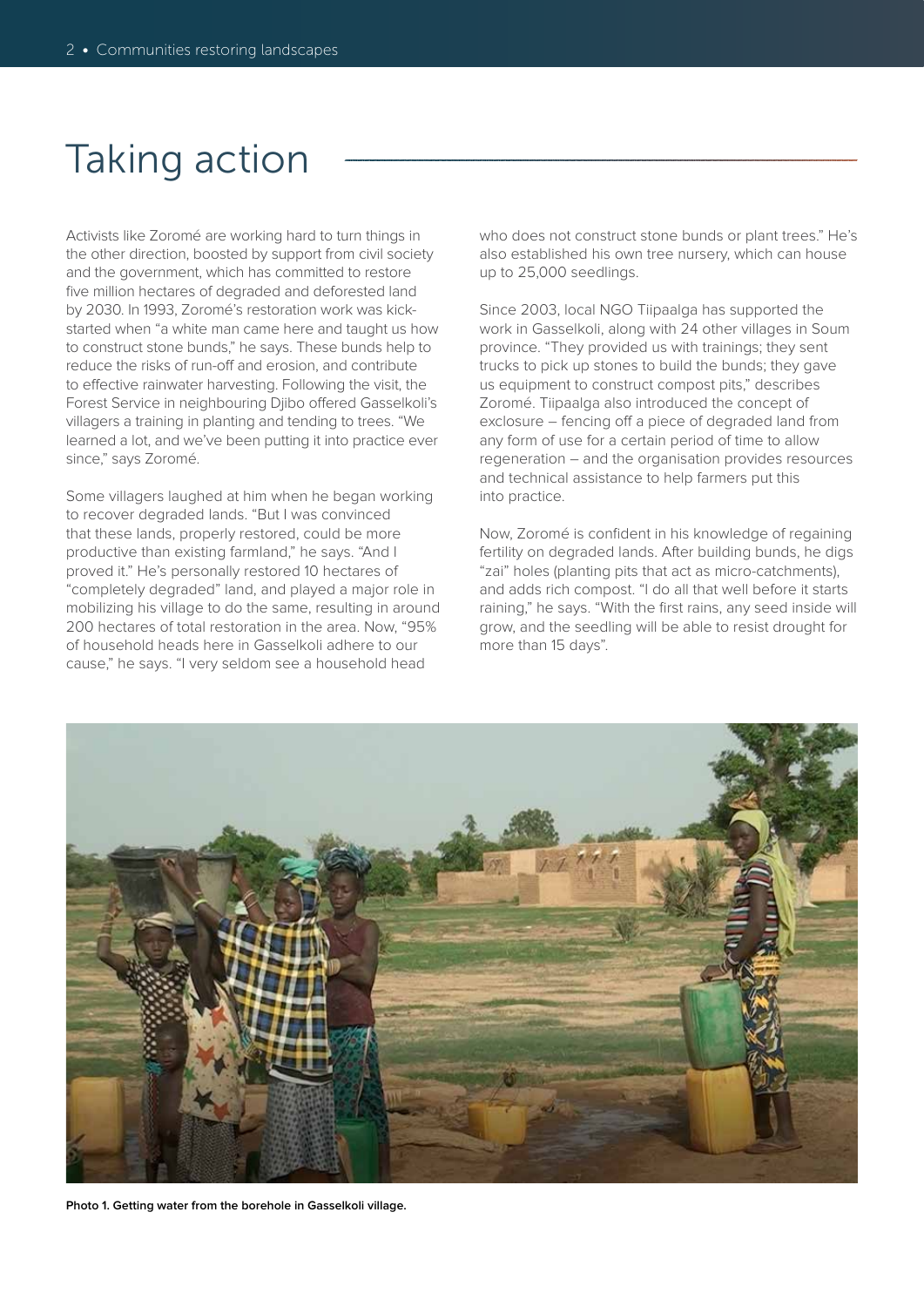### Perspectives on success

Zoromé's brother Issoufou describes the village's transformation: "Land that had been there for 30 to 40 years, and was completely naked and barren, has become a pasture for animals and fields for cultivation." It's even influencing the local climate, says Zoromé: "When the rain clouds gather over our area during the rainy season, it may not rain in surrounding villages, but it will always rain in Gasselkoli, because there are trees everywhere now."

He says the strong social dynamic around restoration that has been created in Gasselkoli is the biggest factor in its success. According to fellow villager Kadissa Kindo, the proven results from Zoromé own hard work were crucial in creating this dynamic. "In the past, we couldn't grow anything here," she explains. "Then we saw that when [Zoromé] practiced zai and built bunds, he had good millet yields. So we began to do it, too."

Serge Zoubga, a forester and program officer for Tiipaalga, adds: "If it weren't for the community's commitment, Zoromé would not have achieved

anything significant, despite all of his courage and will. But because he has proven himself socially by assisting villagers in difficult times, he is listened to and followed when he invites people to work for the community interest."

Support from external partners such as Tiipaalga has also been important, says Zoromé. "The road here is terrible, but they keep coming back. If all the projects were fighting against desertification like them, it would already be eradicated from Burkina Faso."

Zoromé's own commitment and generosity have also played a major role in the restoration success. He invests significant amounts of his own resources into the work, spending up to 100,000 CFA francs (around US\$180) a year on buying trees, and hiring people to help him with the restoration activities on his land. He readily offers his knowledge and skills – and free seedlings from his nursery – to other villagers undertaking their own restoration work.

## Challenges

As might seem obvious, lack of water is the main issue for nurturing trees in an area prone to desertification. "No water, no life," says Zoromé. For a long time, there was no borehole in Gasselkoli to access the water in underground reservoirs. "We asked the Government for it, but they didn't help us," he recounts. "So I asked for help from God, and with what I got, I made a borehole. Now, everyone in the village can enjoy it."

Food shortages in the area also pose challenges at times: "Doing restoration work when you are hungry is hard," says Zoromé. So, there is still work to do to build a resilient local food supply. It's also time-consuming to keep grazing animals off the saplings: "Our presence is constantly required on-site to prevent animals from entering it," he says. This is where the support Tiipaalga has provided with fencing has proven particularly useful.  $\frac{\delta}{\delta}$ 

If it weren't for the community's commitment, Zoromé would not have achieved anything significant, despite all of his courage and will. But because he has proven himself socially by assisting people in difficult times, he is listened to and followed when he invites people to work for the community interest."

– Serge Zoubga Forester and program officer for Tiipaalga, Soum Province, Sahel Region, Burkina Faso